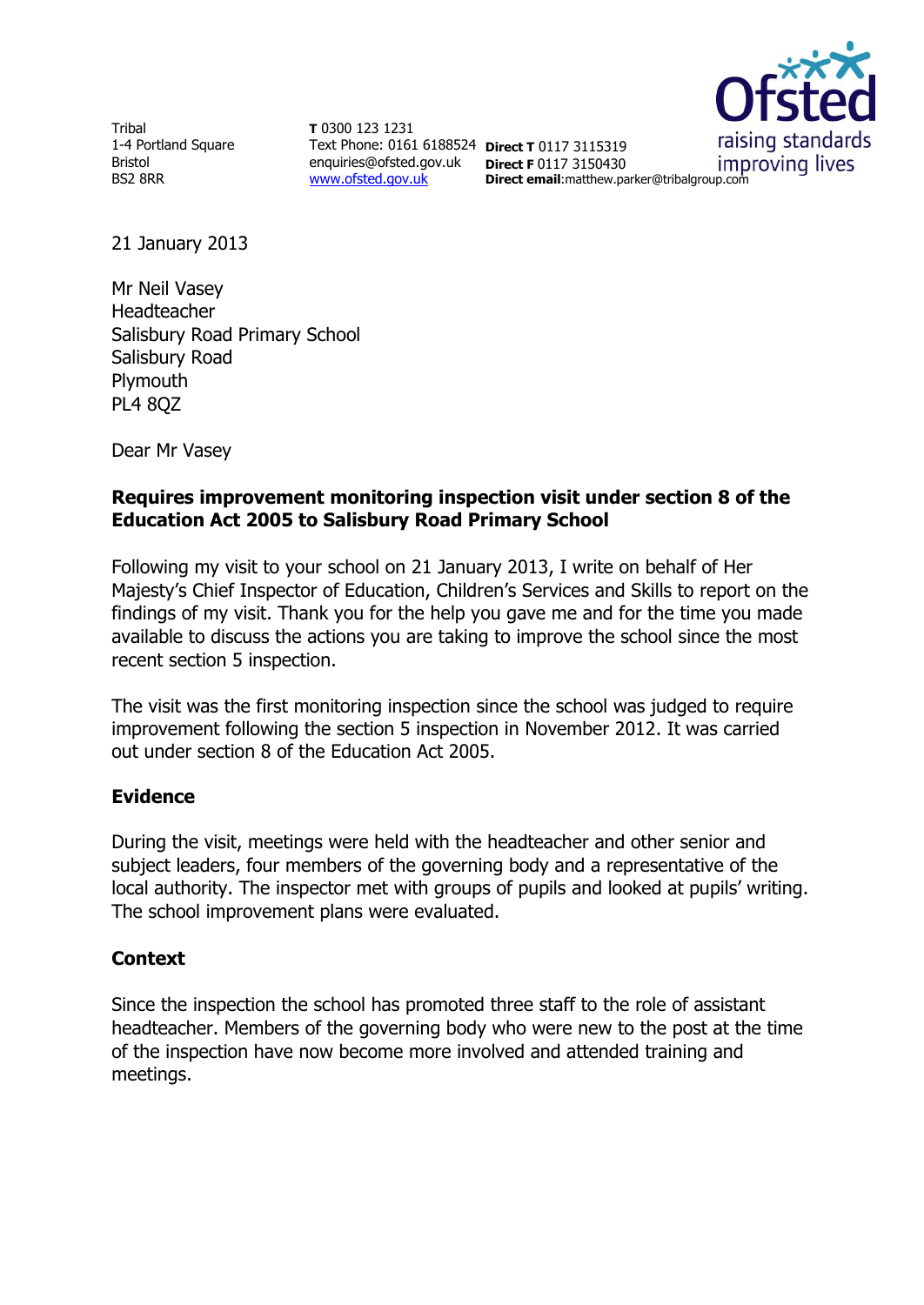

## **Main findings**

The school has taken appropriate steps to build upon improvements to the quality of teaching and to raise achievement. Pupils all now have challenging targets. All staff have had their performance reviewed and targets, based upon pupils' achievement, have been set to check on how well staff are performing. The school has updated its system of checking how well pupils are progressing to identify pupils who are underachieving and require additional support. This has the potential to be very informative in identifying areas of weakness and how well different groups of pupils are progressing. For example, the updated system will identify more clearly the achievement of pupils who are known to be eligible for the pupil premium, a source of additional government funding. However such information is not yet analysed accurately.

The school has changed the way in which pupils learn how to read and write. All pupils have a daily lesson to learn these key skills and there are increasing opportunities for pupils to write at length in other areas of their work. Pupils who are not working at a high enough level are identified and they receive additional support for their reading and writing to enable them to achieve in line with their fellow pupils.

The school is tackling the weaknesses in pupils' progress in mathematics by providing a daily session on improving their number and calculation work and there are plans to change the leadership of the subject.

The school has updated systems to evaluate the effectiveness of teaching and learning. Greater use of data is to be used to evaluate the impact of teaching on learning over time and lessons to be judged on how well pupils learn rather than just on the actions of the teacher.

The school improvement plan has been updated to cover fully the areas for improvement identified in the inspection report. There is clear timeline of when improvements will be introduced, when they will be checked to see their impact and when governors will receive a report on the progress to date. The updated improvement plan has benefitted from the school's work with the Teaching School initiative. However, despite this work there are some weaknesses in the plan. It does not include targets relating to pupil progress or the targets for staff. In addition, it is not clear how the school will know if the plan is successful.

Governors have received helpful assistance from the governor support team in the local authority and most governors have completed an audit of their strengths. This has been used place governors where they may have maximum impact upon the work of the school. The recent change to the Chair of Governors and the appointment of new governors has made the governing body evaluate its committee structures and the way in which it works. This has brought about significant changes